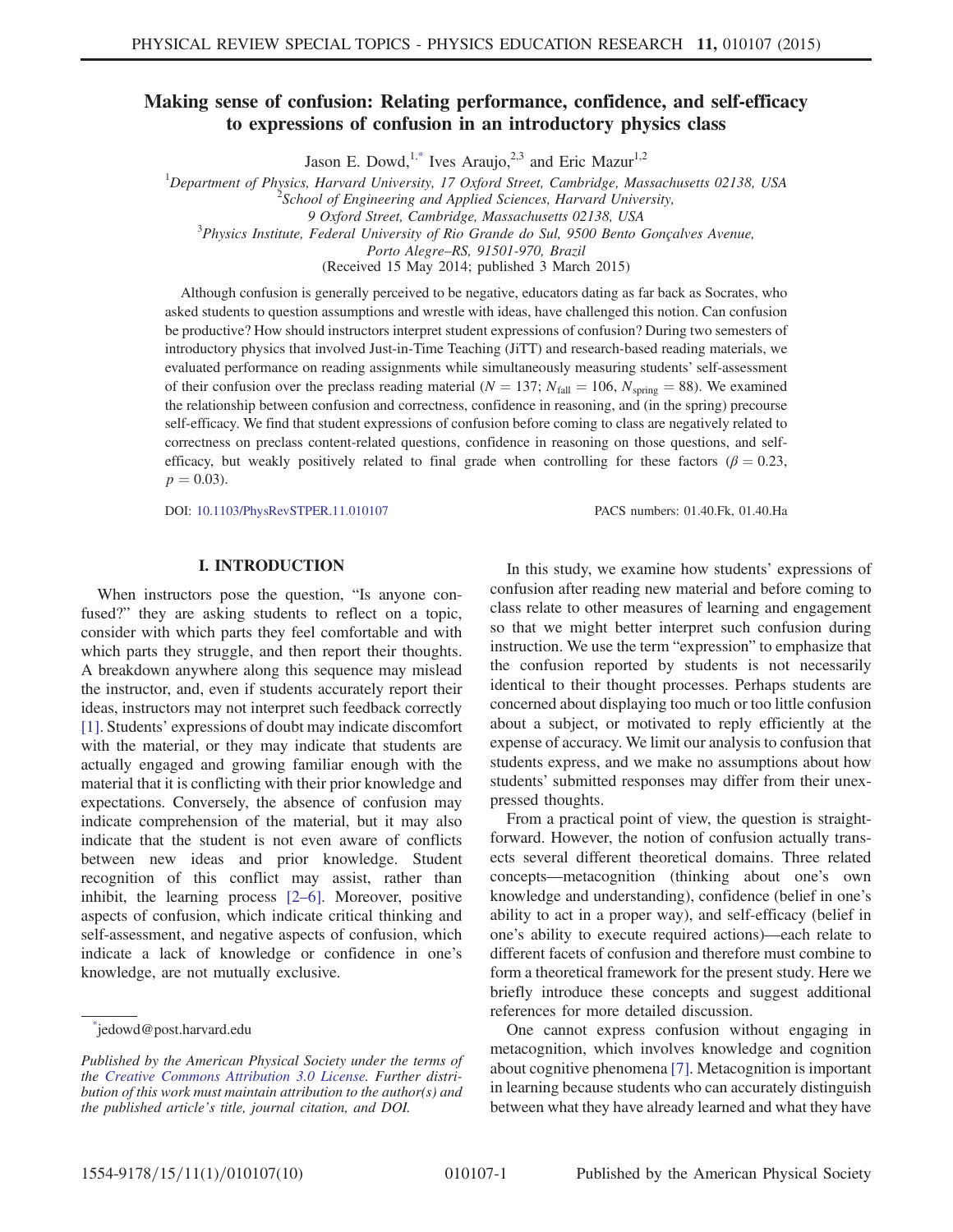yet to learn will be more strategic and effective in the educational setting. Students' evaluation of their own performance on a task is often used to assess metacognition, despite concerns about the validity of such selfreported measures [\[8\].](#page-8-3) Treating the similarity between students' estimates of their knowledge and their performance as a proxy for metacognition, researchers have found that this ability is generally positively related to GPA [\[9\]](#page-8-4). In the science classroom, numerous teaching strategies are designed to promote metacognition, as more metacognitive students are more likely to recognize inconsistencies and refine naive ideas [\[10\].](#page-8-5) Specifically within physics, researchers observe that adding metacognitive tasks to reading-comprehension exercises results in higher post-test scores when compared to a group of subjects who do not complete the metacognitive tasks [\[11\]](#page-8-6). More generally, research involving strong and weak readers, writers, and problem solvers shows skilled, successful individuals also tend to be more successful in metacognitive activities [\[12\].](#page-8-7) In some tasks, individuals who perform poorly do not know how poorly they are performing, which researchers attribute to links between content knowledge and the metacognitive skills related to that knowledge [\[13\]](#page-8-8). These studies represent only a small sample of a broad and robust field of research in which evidence consistently suggests that enhanced metacognition is positively related to learning outcomes.

The psychologist Albert Bandura introduced the term self-efficacy in 1977 to provide a means of explaining the effect of performance-based procedures on psychological change [\[14\].](#page-8-9) Simply put, self-efficacy refers to "people's judgments of their capabilities to organize and execute courses of action required to attain designated types of performance" [\[15\]](#page-8-10). A review of numerous studies measuring sources of self-efficacy in academic contexts suggests that mastery experiences are most strongly related to students' self-efficacy [\[16\].](#page-8-11) In the sciences, researchers have linked self-efficacy to persistence in the discipline and academic success [17–[21\].](#page-8-12) Research efforts in physics education indicate that physics self-efficacy plays an important role in both learning and interest in the discipline [\[22](#page-9-0)–24], and that classroom experiences can change students' self-efficacies [\[24,25\].](#page-9-1) Researchers find that self-efficacy compares favorably to other predictive attributes for academic success and career decision making [\[26\]](#page-9-2). Additionally, differences in self-efficacy are associated with differences in gender performance and representation [\[23,27,28\]](#page-9-3), and have implications for identifying academically at-risk students [\[29\].](#page-9-4)

Confidence and self-efficacy, although distinct constructs, are very closely related and often highly correlated. Confidence refers to one's belief in one's own ability, which can be equivalent to having high self-efficacy. Confident students have been found to perform better on examination, though correct students were not always confident about their correct answers [\[12,30,31\].](#page-8-7) In one of these studies, the relationship between confidence and correctness is much stronger among better-performing students, whereas poorly performing students' correctness does not vary much with confidence [\[12\]](#page-8-7). In another study, there is a larger degree of overconfidence among lowerperforming subjects [\[30\]](#page-9-5). Both of these findings, based upon students' reports of confidence in their own performances, capture the same link between metacognitive skills and content knowledge discussed in Ref. [\[13\].](#page-8-8)

Some argue that self-efficacy is very specific to a task in a given situation and self-concept, a different construct, applies to more general beliefs about competence [\[32\]](#page-9-6). Others refer to self-efficacy as a more general sense of one's ability (e.g., in a science discipline), and that performance accomplishments in multiple contexts can effectively improve self-efficacy across contexts [\[14\].](#page-8-9) Thus, the lines between confidence in one's ability and confidence in one's actions in a specific circumstance are somewhat vague. In this work, we consider self-efficacy to refer to beliefs about one's ability in the discipline (i.e., physics) and confidence to refer to specific beliefs about responses to particular content-related questions.

Researchers have connected self-efficacy, confidence, and metacognition to student learning outcomes and used these connections to motivate practices for instructors [\[33\]](#page-9-7). In the science classroom, some argue that metacognition plays a more important role when problem solving involves grappling with unfamiliar tasks and methods than when it involves executing known procedures [\[10,34\]](#page-8-5). Research into productive failure and enhanced learning from unsuccessful retrieval attempts suggests that challenging students' confidence and abilities may ultimately benefit learning and performance outcomes [35–[39\].](#page-9-8) However, these studies do not shed light on how instructors should interpret students' expressions of confusion. In fact, we know of only a few studies to directly address student confusion in the sciences, and these studies emphasize its complex role in student learning [\[1,4\]](#page-8-0). To what extent are metacognition, confidence, and self-efficacy related to confusion? Is confusion a good sign because it indicates that students engage in metacognition or a bad sign because it indicates a lack of confidence? And how do students' expressions of confusion relate to other aspects of learning and engagement? In this study, we address these questions in one context.

# II. METHODS

We analyzed data collected from 137 students across a two-semester sequence of introductory physics courses at Harvard University during the fall of 2010 and the spring of 2011. Of the 137 students, 57 completed both courses; 106 students participated in the fall and 88 students participated in the spring [\[40\]](#page-9-9). As described below, we recorded student expressions of confusion before class, performance on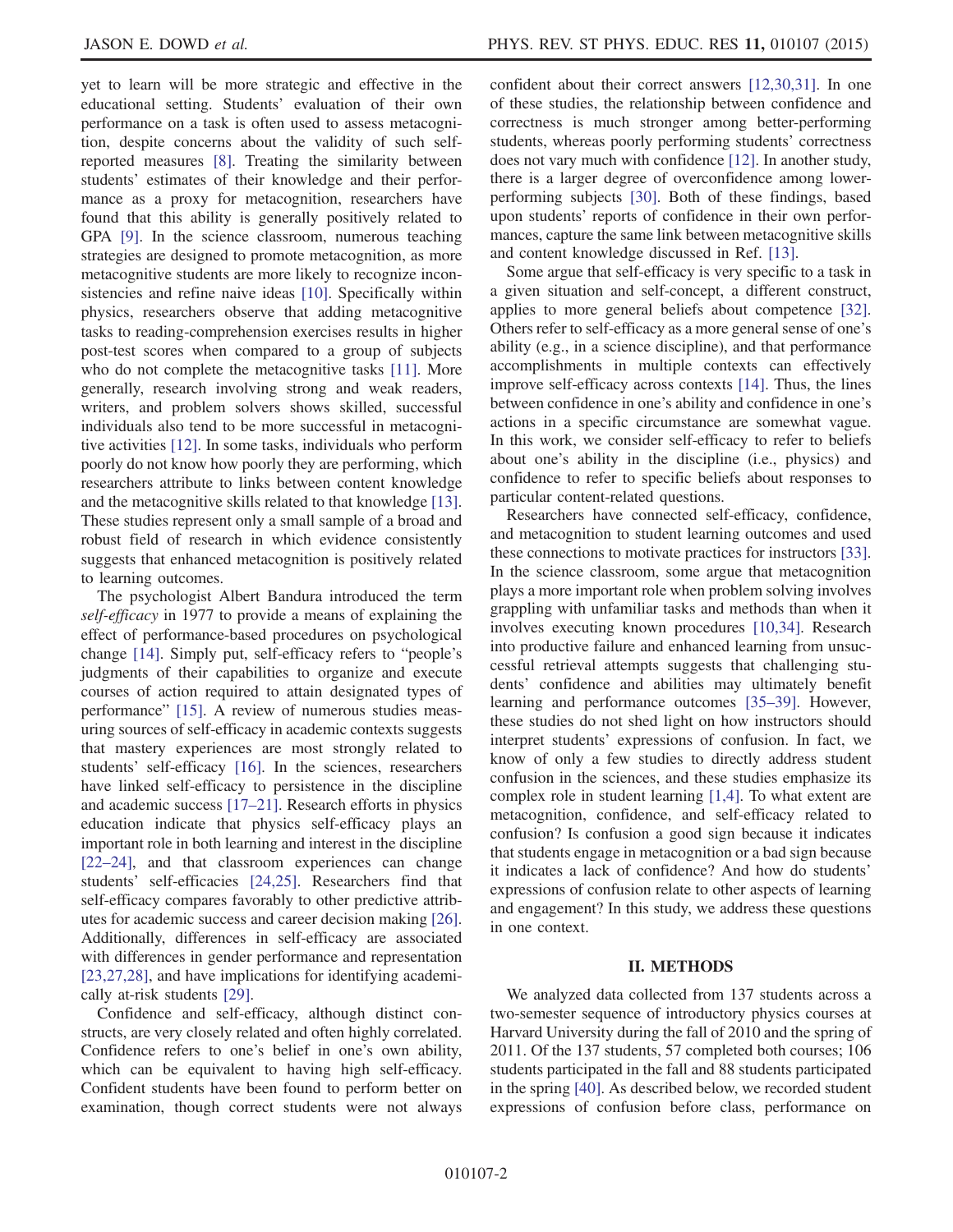reading exercises, confidence in their performance on reading exercises, pre- and post-course self-efficacy (in the spring), and performance on graded course activities.

The two-semester sequence of courses was designed for nonphysics concentrators. A different instructor taught each semester; one of us (E. M.) was the instructor for the second-semester course. Both instructors implemented the preclass components of Just-in-Time Teaching (JiTT) and emphasized the importance of completing the reading assignments to the students. JiTT is a teaching and learning strategy in which students engage with the material and submit a completed "WarmUp" activity the evening before class, so the instructor has the opportunity to incorporate this feedback and focus on student difficulties in class [\[41\]](#page-9-10). Specifically, as implemented here, this activity consists of two content-related questions and one "confusion" question, which requires students to reflect on their understanding of the material. In addition to these preclass activities, the instructor of the first-semester course occasionally posed in-class conceptual questions to students for discussion, but more often presented material through lectures and demonstrations. The instructor of the second-semester course employed Peer Instruction (PI), using demonstrations in conjunction with in-class conceptual questions and discussion; the use of lecture was limited [\[42\]](#page-9-11). In both semesters, students received credit for participation by responding to both preclass exercises and in-class questions.

In this study, we consider students' preclass responses to the confusion question as the sole metric of confusion. Students were assigned 22 reading exercises during the fall semester and 21 reading exercises during the spring semester. Students submitted responses online.

In the following sections, we detail each of the variables used to quantify students' expression of confusion, reading assignment correctness, confidence in reasoning, course performance, and physics self-efficacy. We then describe our approach to analysis.

#### A. Confusion index

Although the free-response format is highly conducive to rich student responses, barring automated text analysis, we could not analyze large amounts of such data. Therefore, we formatted questions so that student responses could be analyzed efficiently without sacrificing the detailed information afforded to instructors by the free-response format.

The confusion question consisted of three parts, as shown in Fig. [1.](#page-2-0) Depending on how students responded to the first part ("In the material that you just completed reading, did you find anything difficult or confusing?"), the second part appeared in one of two ways. If students responded "yes" in part one, part two asked what topics students found confusing; if students responded "no" in part one, part two asked what topics students found interesting. Part three ("Please elaborate. Do you have

<span id="page-2-0"></span>

| yes                           |  | no                  |      |  |  |
|-------------------------------|--|---------------------|------|--|--|
| Which parts were confusing?   |  |                     |      |  |  |
| Which parts were interesting? |  |                     |      |  |  |
|                               |  | not at all somewhat | very |  |  |
| Topic A                       |  | O                   |      |  |  |
| Topic B                       |  |                     |      |  |  |
|                               |  |                     |      |  |  |

Please elaborate. Do you have any questions?

FIG. 1. Before class, students are asked to respond to this threepart confusion question regarding the reading material that they just completed as part of a reading assignment. The second part differs depending on whether students respond yes or no in the first part, as shown. The third part is free response.

any questions?") allowed students to elaborate in freeresponse format.

Posing the question this way serves multiple purposes. The question is balanced, so students cannot answer more quickly by expressing no confusion. By asking students if they are confused and gauging their confusion on the topics within the reading assignment, the question is more thorough than simply asking which points students found confusing or most confusing. The free-response information is most valuable to the instructor, so the third part of the question ensures that students can be specific and thorough without too much effort. Although the inclusion of the term "difficult" in addition to "confusing" makes students' responses to the first part of the question more ambiguous than if only the term confusing were included, the second part of the question unambiguously asks students to reflect on their confusion.

We established a quantitative value for confusion based on students' responses to the second part of the question, in which they state their degree of confusion about topics within a reading assignment. Because students tend to express at least some confusion relatively frequently, students' yes or no responses are much more skewed toward yes than their degree of confusion, which is more normally distributed. We associate "not at all," "somewhat," and "very" with the numerical values 0, 1, and 2, respectively, and average these values across all topics listed within a single reading assignment. We call this average value the confusion index. If a student expresses no confusion in the first part of the question, the confusion index is zero. In this way, we can quantify the degree of confusion of different students. Any subsequent references to confusion should be interpreted as "average degree of confusion after reading, as calculated using the confusion index."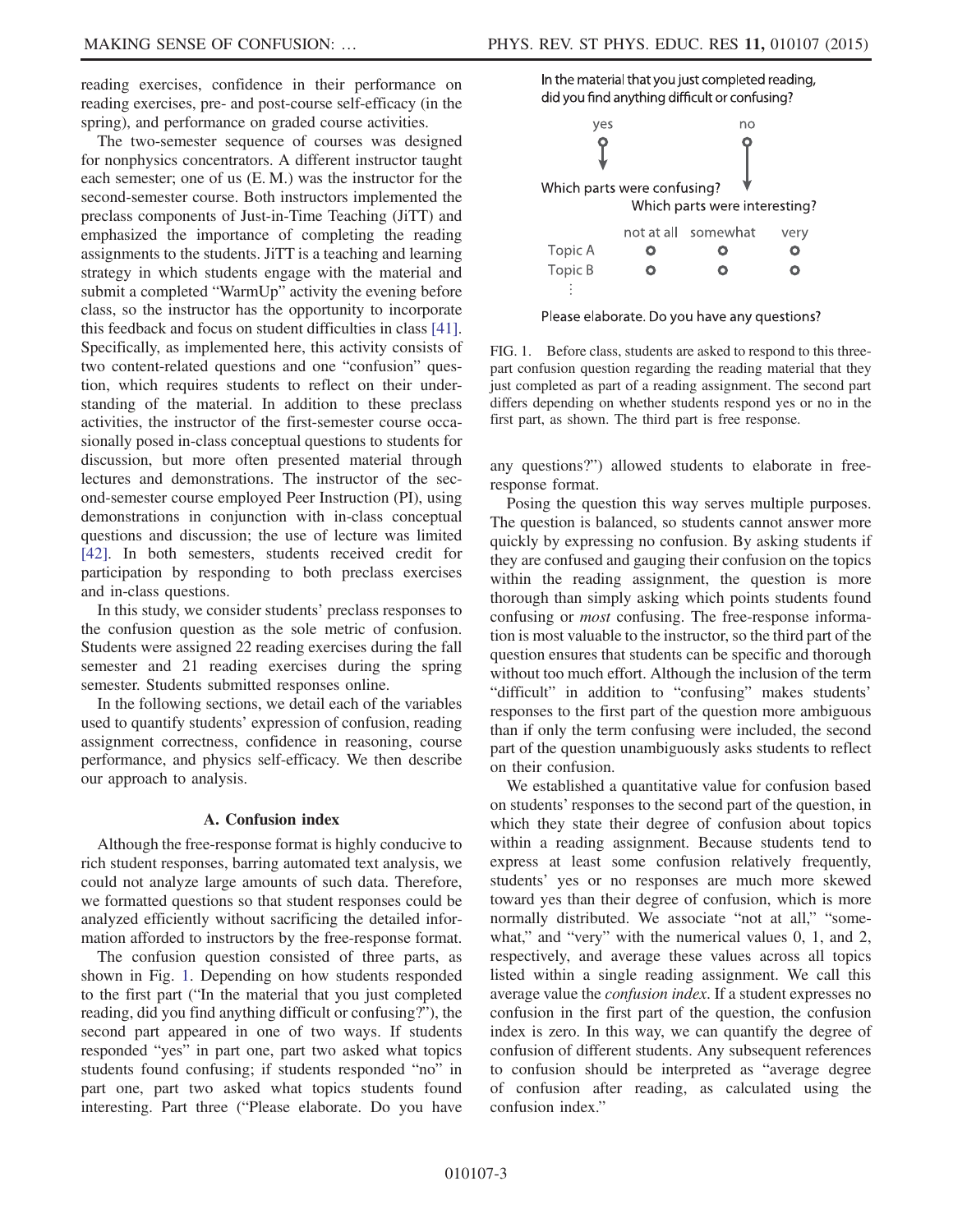We emphasize that quantifying students' expressions of confusion this way is intended only to capture the magnitude of their responses in this context. We do not presume to generalize students' responses to this question to confusions in other contexts (such as in-class discussions or examinations), and we make no assumptions about what students are thinking when they submit responses. The context is authentic, in that instructors use responses to this question to assess students' ideas and prepare for class. This authenticity motivates our research questions and imparts meaning to our findings. We do not claim that this confusion question is the optimal or most valid means of assessing confusion, as we do not have data to address this.

In each assignment, the confusion question was posed before the two content-related questions, followed by a final opportunity to revise the response to the initial confusion question. We posed the confusion question first because we did not want challenging content-related questions to influence students' responses about their confusion. The opportunity to revise confusion was included as a separate, free-response question primarily to dissuade students from changing their responses to the initial question. Only the initial responses were analyzed. It is possible that asking students to express their confusion first may have influenced performance on the contentrelated questions.

## B. Reading assignment correctness

The two content-related questions in each reading assignment were intended to be thought provoking and counterintuitive, so students would have to critically engage with the material before class [\[43\].](#page-9-12) The students were required to explain their reasoning for these two questions. At least two—and sometimes as many as three or four—researchers and instructors reviewed and discussed each content-related question before dissemination to students to ensure that they depended upon the content in the reading but could not be answered by simply locating a key passage in the text. Whenever possible, questions were designed so that response choices spanned the entire space of possible answers (e.g., A greater than B, B greater than A, A and B are equal). This way, each question could be posed as a multiple-choice question with a free-response field for students to explain their reasoning, limiting students' ability to use the response choices to guide their reasoning.

Students' responses were associated with numerical values of 0, 1, or 2, depending on whether they correctly answered neither, one, or both of the content-related questions, respectively.

# C. Confidence in reasoning

In posing the questions this way, we also probed one more facet of student understanding: confidence in reasoning on each content-related question. After explaining their reasoning, students were asked to rate their confidence in the explanation that they provided on a scale of low, medium, and high. These levels were associated with respective sequential numerical values for quantitative analysis.

We quantify students' confidence in this way because we are interested only in the magnitude of their confidence in their reasoning on these reading assignment questions. We do not claim that students' confidence here relates to students' more general confidence in physics, or even to their confidence on similar questions in an exam setting. On a particular reading assignment, if a student expressed confusion about the material but expressed confidence in how he or she had answered the content-related questions, we are able to separate those factors by assessing confidence this way.

# D. Course performance

In addition to analyzing student performance and confidence on each of the content-related questions and student expressions of confusion, we analyzed performance on course-related activities (problem sets, laboratory activities, exams, and cumulative grades). We use exploratory factor analysis to determine if the correlations among different variables describe one or more uncorrelated aspects of performance [\[44\]](#page-9-13). For both the fall and spring semesters, we find that the grades for reading exercises (evaluated for participation only), laboratory activities, midterm exams, final exam, and the final grade (which, scored out of 100%, is a continuous variable) all describe one factor. Therefore, we use the final grade, which is sufficiently normally distributed and is among the most heavily weighted variables in the factor, as the primary summative measure of students' performance in the course.

# E. Physics self-efficacy

Additionally, in the spring semester, we analyzed preand postcourse performance on a survey of self-efficacy in physics, which is available in Ref. [\[29\].](#page-9-4) This survey consists of 25 items to which students responded on a 5-point Likert scale from "strongly disagree" to "strongly agree." Items on this survey were based on the validated Sources of Self-Efficacy in Science Courses–Physics (SOSESCP) instrument [\[22,24\]](#page-9-0). The survey was administered as a pretest during the first week of classes on paper and as an online post-test between the last class and the final examination.

Some items on the survey are designed to assess physics self-efficacy, and others are designed to assess Peer Instruction self-efficacy [\[29\];](#page-9-4) only the portion pertaining to physics self-efficacy is considered here. Of the 25 items, a subset of seven items (also identified in Ref. [\[29\]](#page-9-4)) relates to general physics self-efficacy. This subset includes such items as "I am confident I can do the work required for this course" and "When I come across a tough physics problem,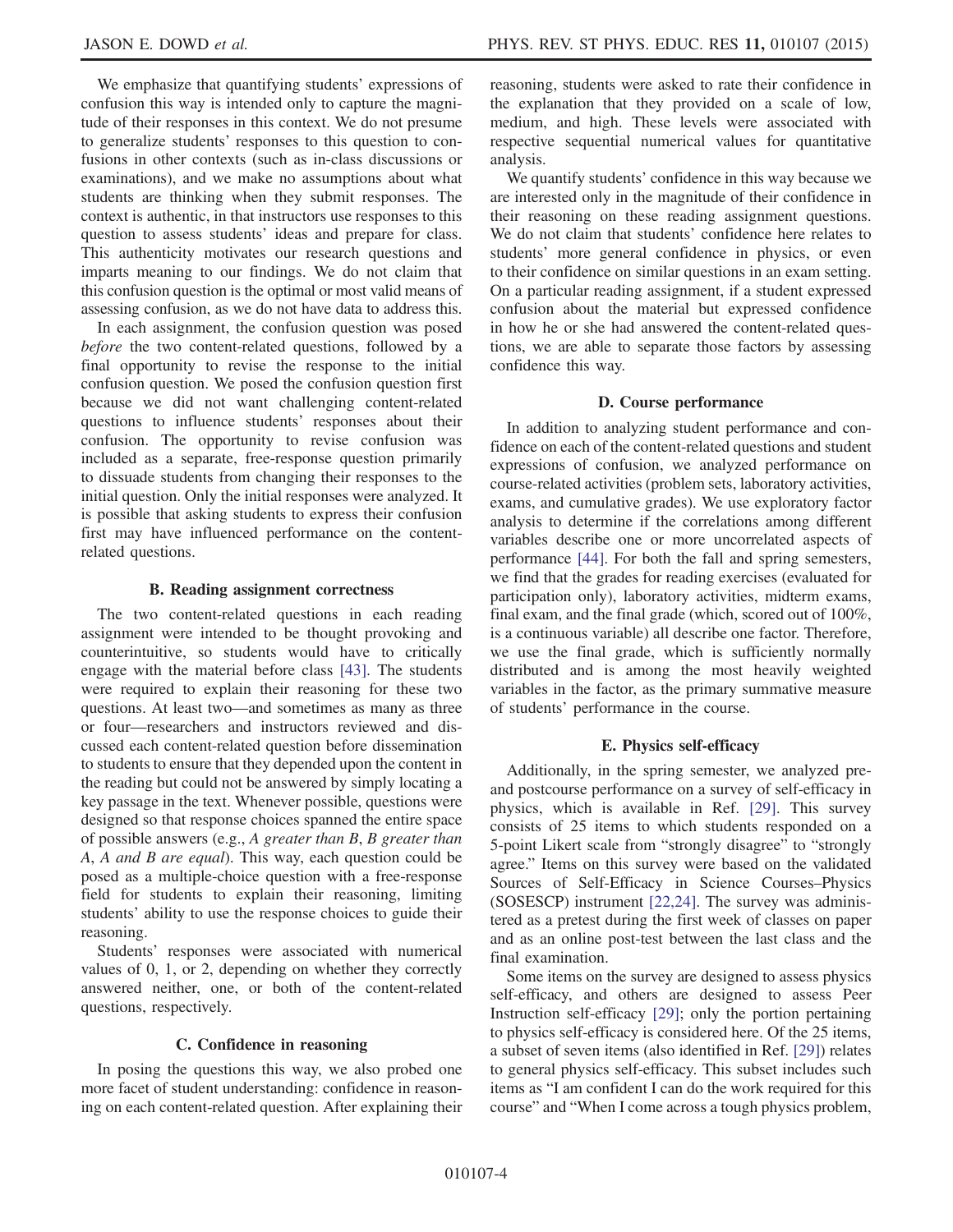I work at it until I solve it." For these items, Cronbach's coefficient of reliability ( $\alpha$ ) was 0.85 on the pretest and 0.83 on the post-test, as reported in Ref. [\[29\].](#page-9-4) Students' average responses on these seven items were used to quantify their physics self-efficacy as a continuous variable. Both preand postcourse responses are sufficiently normally distributed for linear regression analysis.

As this survey was only administered in the spring semester, we cannot consider self-efficacy of students during the fall semester.

#### F. Approach to analysis

We conduct factor analysis on students' confusion indices, correctness, and confidence ratings across all of the individual assignments each semester, and we find that each of these variables is strongly described by just one factor. This does not indicate that students' expressions of confusion, for example, do not change over time. Indeed, we find that some topics, such as the propagation of electromagnetic waves, coincide with much higher average confusion indices than other topics, such as electric circuits. Instead, the single factor indicates that individual students' responses are strongly correlated; someone expressing more confusion on one topic tends to also express more confusion on other topics. Therefore, we average students' confusion indices, correctness, and confidence ratings from each reading exercise across the semester and consider these values as representative of the underlying factors.

We average the 43 independent measurements (22 from the fall semester, 21 from the spring semester) of confusion index, correctness, and confidence ratings in order to build regression models in which these average values may be included alongside course-wide measurements of selfefficacy and overall course performance. Although a student's incoming physics self-efficacy may be only slightly related to expression of confusion or confidence on any specific topic, self-efficacy may relate more strongly to these average values.

Our analysis depends on the students' ability to rate their confidence, confusion, and physics self-efficacy on scales that are not calibrated to any external standards. We did not provide descriptive rubrics or sample responses to help standardize responses out of concern that such materials would exhaust students' patience or influence their responses.

We consider only the presemester survey of physics self-efficacy in our analysis because we find that the pre- and postsemester surveys are highly correlated. More students participated in the presemester survey. We do not mean to imply that students' self-efficacies are static in general; indeed, other researchers report changes during instruction [\[24,25\]](#page-9-1). However, in this particular course, we do not observe statistically significant changes in students' self-efficacies, as measured by pre- and postsurveys.

In the cases of such variables as confusion index, confidence, and self-efficacy, the native scales are not readily interpretable, so we can more easily describe observations using standard scores, or z scores. These scores allow us to compare the relative strength of relationships among variables with different units, though they can also mask whether or not a relationship is meaningful on an absolute scale. Therefore, we also use the native scale for confusion index and final grade in our analysis.

## III. RESULTS

#### A. Correlations

We first investigate the correlations among variables discussed above for both the fall and spring semesters. As shown in Table [I](#page-4-0), during the fall semester, the confusion index is negatively related to correctness on the contentrelated questions and confidence in reasoning on those questions, but not significantly related to final grade. In other words, students who express more confusion about reading material on average tend to express less confidence in their reasoning, and also tend to perform more poorly on content-related questions. The strengths of these relationships vary; confusion index is strongly negatively related to confidence and more moderately negatively related to correctness. However, we also see that many of the nonconfusion variables are strongly related to one another, suggesting that multiple regression analysis of confusion and these other variables may reveal different relationships. The relationships during the spring semester, shown in Table [II,](#page-5-0) are very similar to those observed in the fall semester. Self-efficacy is strongly negatively related to expressions of confusion, and it is also strongly positively related to all of the other characteristics under consideration here.

<span id="page-4-0"></span>TABLE I. Correlations of characteristics of student learning and engagement, fall 2010 ( $N = 106$ ).<sup>a</sup>

|                 | Confusion index | Correctness | Confidence | Final grade |
|-----------------|-----------------|-------------|------------|-------------|
| Confusion index | 1.00            |             |            |             |
| Correctness     | $-0.24*$        | 1.00        |            |             |
| Confidence      | $-0.43***$      | $0.34***$   | 1.00       |             |
| Final grade     | $-0.04$         | $0.45***$   | $0.24*$    | 1.00        |

 $a^*(p < 0.05, **p < 0.01, **p < 0.001).$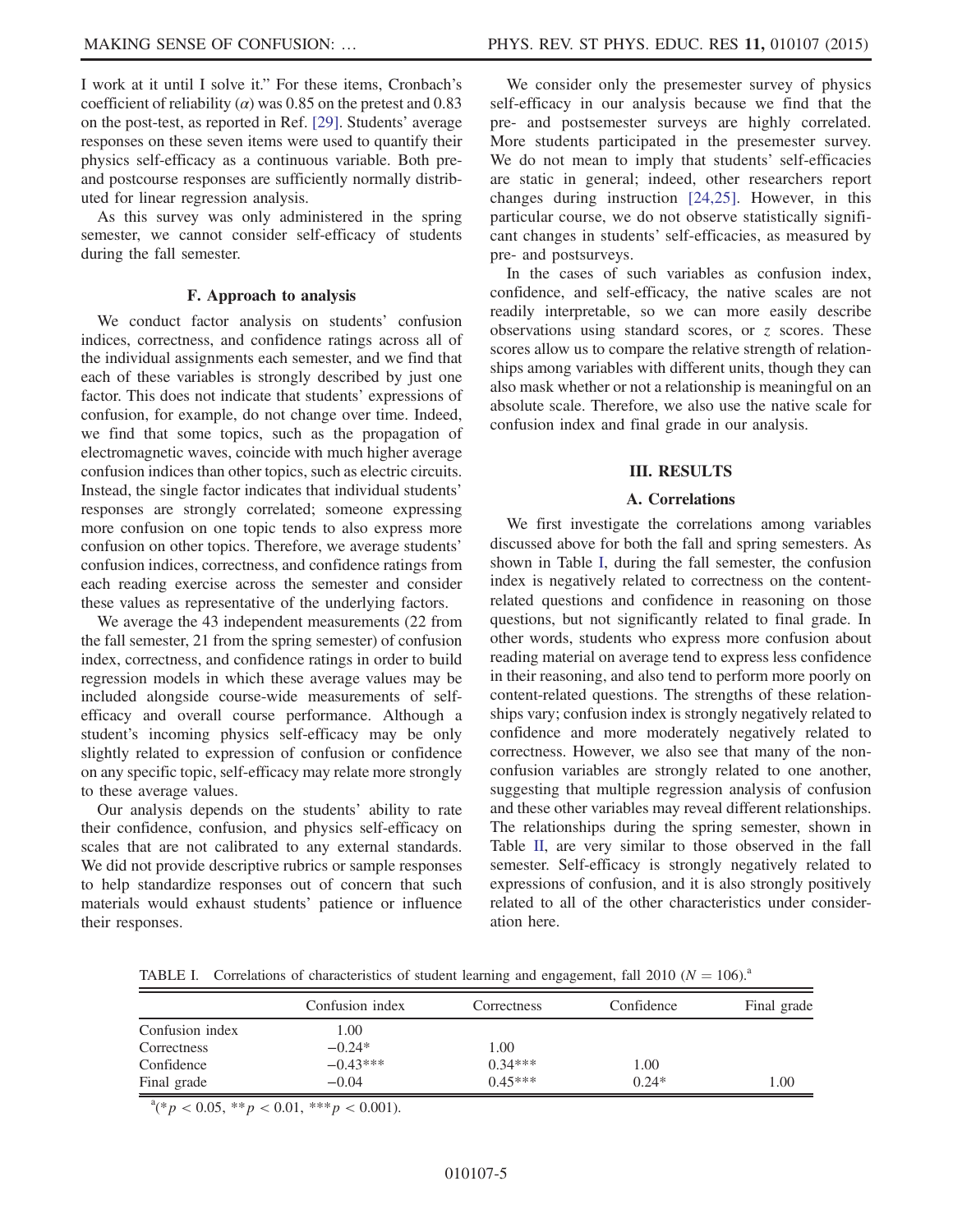|                     | Confusion index | Correctness | Confidence | Final grade | Self-efficacy (pre) |
|---------------------|-----------------|-------------|------------|-------------|---------------------|
| Confusion index     | 1.00            |             |            |             |                     |
| Correctness         | $-0.37***$      | 1.00        |            |             |                     |
| Confidence          | $-0.52***$      | $0.39***$   | 1.00       |             |                     |
| Final grade         | $-0.12$         | $0.57***$   | $0.26*$    | 1.00        |                     |
| Self-efficacy (pre) | $-0.50***$      | $0.34**$    | $0.50***$  | $0.37***$   | 1.00                |

<span id="page-5-0"></span>TABLE II. Correlations of characteristics of student learning and engagement, spring 2011 ( $N = 88$ ).<sup>a</sup>

 $a^*(p < 0.05, **p < 0.01, **p < 0.001).$ 

### B. Regression analysis

To explore the interactions among these characteristics, we build a series of multiple regression models. Because the primary goal of this analysis is to better understand how multiple variables are related to students' expressions of confusion, we are most interested in linear regression models in which expression of confusion is the outcome variable. Specifically, we first investigate the relationship between students' expressions of confusion about reading assignments and correctness on questions related to reading assignments. Even without controlling for other variables, this relationship reveals whether students' initial confusion, upon coming to class after completing a reading assignment, is positively or negatively related to initial performance. Then, we investigate the relationship among students' expressions of confusion and the multiple other variables discussed here. We are particularly interested in the relationship between students' expressions of confusion and final grade, as final grade is our proxy for ultimate performance. The lack of significant correlations between final grades and expressions of confusion shown in Tables [I](#page-4-0) and [II](#page-5-0) suggest that the two variables are not related. However, it is possible that this apparent lack of relationship results from competing positive and negative relationships that combine to show no net relationship. Controlling for other variables in our regression models allows us to separate competing relationships and reveal a potential hidden relationship between our two variables of interest, expression of confusion and final grade.

Tables [III](#page-5-1) and [IV](#page-5-2) summarize regression models for the fall and spring semesters, respectively. Standard coefficients are displayed. These models were chosen for specific

<span id="page-5-1"></span>TABLE III. Fitted linear regression models explaining variation in confusion index by selected variables of student learning and engagement, fall 2010 ( $N = 106$ ).<sup>a</sup>

| Variable    | Model $1f^b$                                              | Model $2f^c$ |
|-------------|-----------------------------------------------------------|--------------|
| Correctness | $-0.24*$                                                  | $-0.16$      |
| Confidence  |                                                           | $-0.41***$   |
| Final grade |                                                           | 0.13         |
|             | $^{a}$ (* $p < 0.05$ , ** $p < 0.01$ , *** $p < 0.001$ ). |              |

 ${}_{R}^{b}R^{2} = 0.058$ , RMSE = 0.98.<br> ${}_{R}^{c}R^{2} = 0.208$ , RMSE = 0.90.

 $R^2 = 0.208$ , RMSE = 0.90.

reasons, as described above. Models 1f and 1s (where the letters "f" and "s" represent fall and spring semesters, respectively) address our most immediate research question. Model  $2f$  is the most comprehensive model from the fall semester, and model 2s is included for direct comparison. Model 4s is the most comprehensive model from the spring semester. Model 3s is included because the omission of final grade as a variable allows us to better visualize the relationship captured in model 4s, as discussed in more detail below.

#### 1. Simple regression models

When only the confusion index and reading exercise correctness are included in the model (models 1f and 1s), there is a statistically significant negative relationship between the two variables; in other words, when no other variables are included in the model, an increase in correctness of 1 standard deviation is associated with a decrease in confusion index of approximately 0.24 standard deviations during the fall semester and 0.37 standard deviations in the spring semester. In social sciences, these might be considered roughly medium effect sizes [\[45\].](#page-9-14) Only 5.8% and 13.3% of the variation in confusion is explained by correctness in the fall and spring semesters, respectively.

#### 2. Multiple regression models

When final grade, confidence in reasoning, and reading exercise correctness are included in the model (models 2f and 2s), final grade is not statistically significantly related to the confusion index. When presemester self-efficacy is

<span id="page-5-2"></span>TABLE IV. Fitted linear regression models explaining variation in confusion index by selected variables of student learning and engagement, spring  $2011$  ( $N = 88$ )<sup>a</sup>

| Variable                                                                                                                                                                                                                  |            |                      | Model $1s^b$ Model2s <sup>c</sup> Model $3s^d$ Model $4s^e$ |           |
|---------------------------------------------------------------------------------------------------------------------------------------------------------------------------------------------------------------------------|------------|----------------------|-------------------------------------------------------------|-----------|
| Correctness                                                                                                                                                                                                               | $-0.37***$ | $-0.27*$             | $-0.14$                                                     | $-0.26*$  |
| Confidence                                                                                                                                                                                                                |            | $-0.46***$ $-0.32**$ |                                                             | $-0.31**$ |
| Final grade                                                                                                                                                                                                               |            | 0.15                 |                                                             | $0.23*$   |
| Self-efficacy (pre)                                                                                                                                                                                                       |            |                      | $-0.29**$                                                   | $-0.34**$ |
| $^{a}$ (* $p < 0.05$ , ** $p < 0.01$ , *** $p < 0.001$ ).<br>${}^{b}R^{2} = 0.133$ , RMSE = 0.94.<br>${}^{c}R^{2} = 0.321$ , RMSE = 0.84.<br>${}^{d}R^2 = 0.366$ , RMSE = 0.81.<br>${}^{\rm e}R^2 = 0.401$ , RMSE = 0.79. |            |                      |                                                             |           |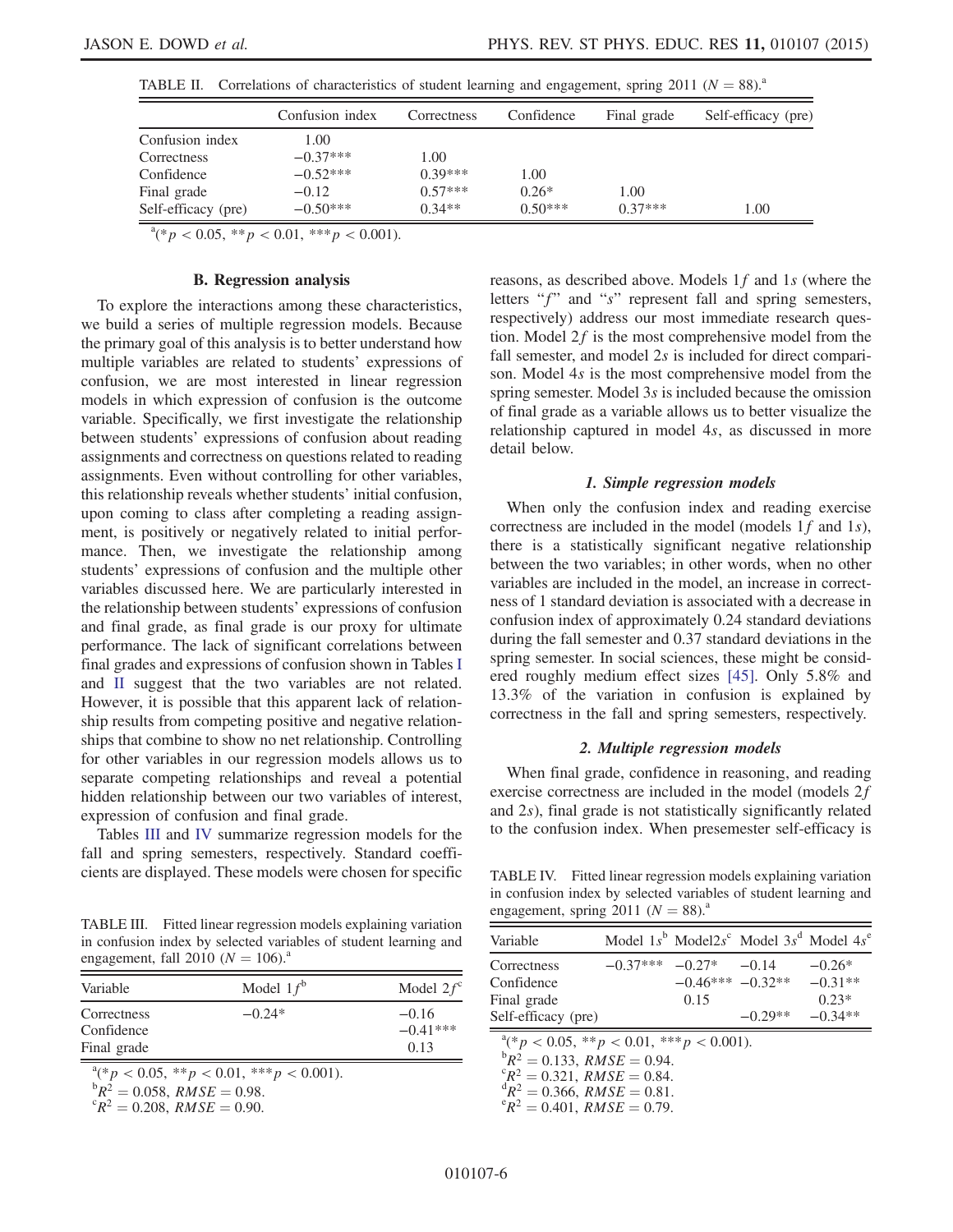considered alongside final grade, confidence in reasoning and reading exercise correctness (model 4s), final grade is positively related to the confusion index; an increase in score on final grade of 1 standard deviation is associated with an increase of 0.23 standard deviations in confusion index. This might be considered a small-to-medium effect size [\[45\].](#page-9-14) We see that 40.1% of the variation in confusion is explained. All four of the variables are statistically significantly related to confusion index.

To better illustrate these relationships, in Fig. [2](#page-6-0) we highlight models 2f, 2s, and 4s. Because each variable is represented as a standardized  $z$  score, all of the variables may be represented on the same scale. We see that the relationship between confusion and final grade is positive in all of these models, albeit not necessarily statistically significant, while the relationships between confusion and each of the other variables are negative. If there were no relationship between expression of confusion and final grade, one might expect less consistency in coefficient values across different models and semesters. We do not observe any interaction effects among the variables.

To highlight the relationship between confusion and final grade, in Fig. [3](#page-6-1) we display the difference between each student's average confusion index and the confusion index "predicted" by model 3s, which includes reading assignment correctness, confidence in reasoning, and selfefficacy during the spring semester. In this case, we are no longer using standard scores; the vertical axis displays the difference in confusion index on an absolute scale, and the horizontal axis displays final grades binned roughly according to letter grade. As shown, students who earn high final grades in the course express more confusion than explained by model 3s, and students who earn low final grades express less confusion than explained by model 3s.

<span id="page-6-0"></span>

FIG. 2. Fitted linear regression models explaining variation in confusion index by selected variables of student learning and engagement. Models  $2f$ ,  $2s$ , and  $4s$  are displayed here, where the letters f and s represent fall and spring semesters, respectively. The bars represent the 95% confidence interval around each of the mean values; if the confidence interval does not overlap the "zero line," then the difference is statistically significant at the  $p = 0.05$  level.

<span id="page-6-1"></span>

FIG. 3. Difference between each student's average confusion index and the confusion index predicted by regression model 3s (which includes the reading assignment correctness, confidence in reasoning, and self-efficacy during the spring semester), binned according to final grade. The vertical axis displays the difference in confusion index; although the absolute scale of confusion index ranges from 0 (not at all confused) to 2 (very confused), the difference between actual and predicted values can be positive or negative. The horizontal axis displays final grades binned roughly according to letter grade. The error bars represent the standard error of the mean of binned values. The numbers N of students in each bin are as follows: 60 or lower  $(N = 2)$ , 60–70 ( $N = 3$ ), 70–80 ( $N = 14$ ), 80–90 ( $N = 41$ ), and 90–100  $(N = 28)$ .

Although the difference between actual and "predicted" confusion index within each of the final grade ranges is not statistically significantly different from zero, the apparent pattern is in keeping with regression model 4s.

#### IV. DISCUSSION

The negative relationship between confusion index and correctness on reading exercises (models 1f and 1s), in conjunction with the positive relationship between confusion index and final grade (model 4s), suggests that the confusion index captures multiple aspects of learning and engagement, both positive and negative. When final grade, confidence in reasoning and self-efficacy are measured alongside reading assignment correctness, the positive aspects of expressing confusion about the reading emerge as being positively associated with final grade, while the negative aspects of confusion are captured by measures of self-efficacy and confidence in reasoning. Thus, we make two claims about students' expressions of confusion after reading in this introductory physics course:

- (1) When relevant factors are not controlled for, one cannot separate positive and negative aspects of students' reported confusion, rendering such confusion negative or uninformative, depending on the learning outcome of interest.
- (2) When relevant factors are controlled for, one may be able to separate and identify positive aspects of confusion.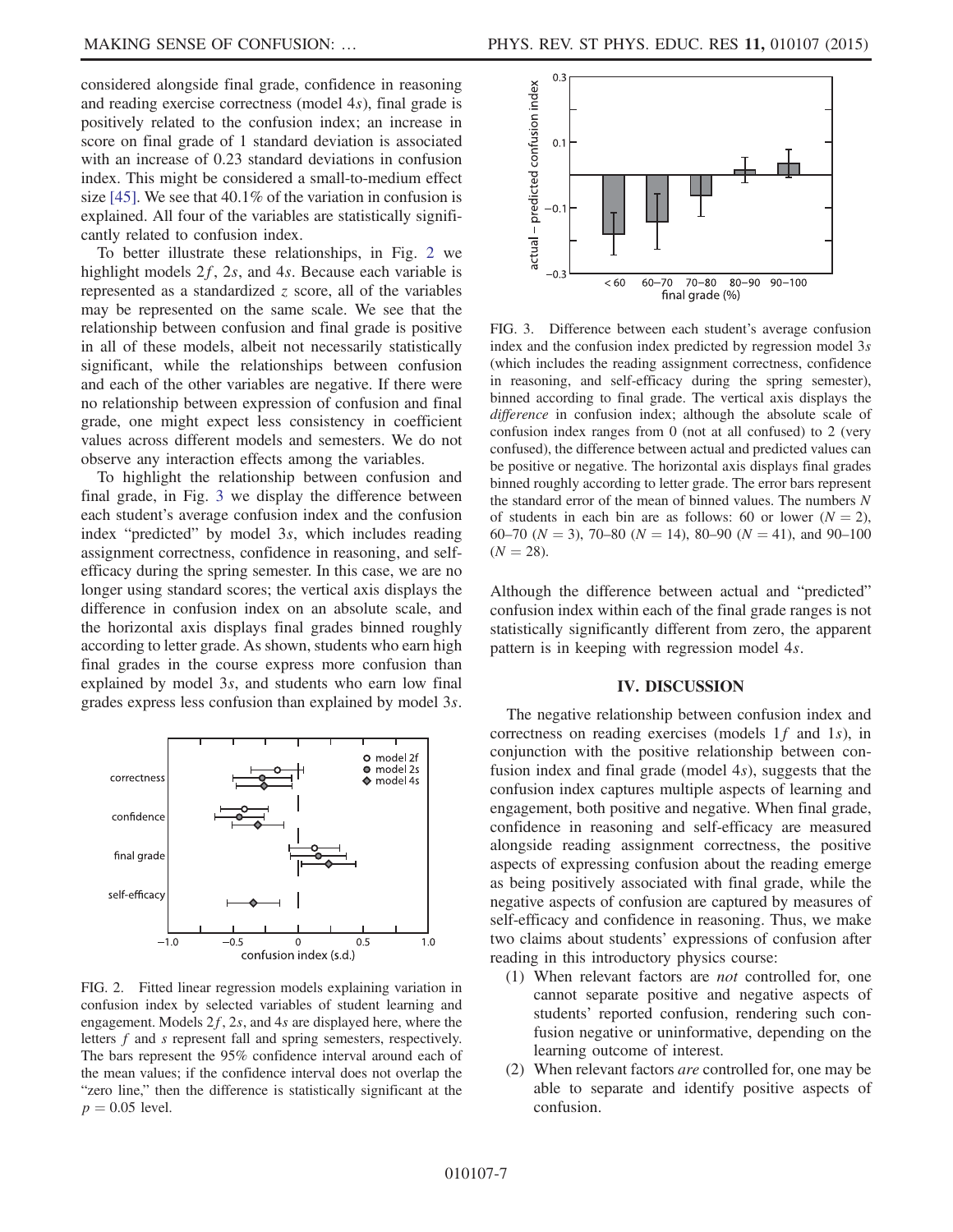In other words, confusion reflects a mixture of qualities that instructors may not be able to isolate without collecting additional information from students.

The multiple regression analyses presented above suggest that the three probes of self-regulated learning employed here—confusion index, ratings of confidence in reasoning, and evaluation of physics self-efficacy—relate to distinct aspects of students' engagement. By assessing confidence in reasoning independent of confusion, we seem to be able to separate students' doubts about the content-related questions in each reading assignment from their more general confusion about the material. In the spring semester, by assessing self-efficacy in physics independently, we also seem to be able to separate students' confusion stemming from their perception of their own abilities in physics. Thus, the positive aspects of confusion may relate to a more general, metacognitive engagement.

JiTT and PI are designed to make physics instruction more metacognitive. Frequent opportunities for reflection about sources of confusion, coupled with collaborative interactions in the classroom and a strong focus on the value of selfdirected learning, are built on the notion that such activities benefit learning outcomes. It is encouraging that the relationships observed across both semesters are quite similar, despite the much more prominent role of lecture during the fall semester, but the present analysis is not intended to be immediately generalized across contexts. The specific context of this study—this student body, how instruction is carried out, how confusion and other factors are assessed may crucially affect the observed relationships.

Additionally, the fact that students are encountering material through reading, as opposed to lecture or peer discussion, may also influence relationships. Poor performance or low confidence in reading assignments may stem from challenging content, weak reading comprehension, or a combination of these factors. However, challenges to students' encoding of new material are not unique to reading activities. Science reading, like science learning in general, involves the interpretation of presented material and integration with prior knowledge and concurrent experiences [\[46\]](#page-9-15). During lecture or peer discussion, classroom distractions and nuances of social engagement can also compound the inherent challenges of learning new material. The relationships among confusion after reading and the other variables highlighted here may stem in part from challenges in reading comprehension, but that does not diminish the value of recognizing that these observed relationships exist in an authentic learning environment.

Researchers have focused on improving students' reading comprehension skills through engagement in metacognition across general and even physics contexts [\[11,47\]](#page-8-6). Similarly, the metacognitive activities performed by students that provide data for this analysis could influence their behavior. The very act of asking students to self-assess confidence in their reasoning on each reading assignment may have strengthened the positive relationship between confidence and performance that was observed. However, because the context in which these data are collected is already quite specific, such incidental metacognitive activities do not negatively impact our claims. Our goal is not to simply assume that these findings apply broadly, but rather to provide insight about the value of confusion as a means of assessing student learning and engagement, raise caution about assuming that confusion is always negative, and raise questions about what positive aspects of confusion might actually tell instructors about student learning.

#### A. Implications for instruction

In the courses described here, students express their confusion after first encountering the material through reading assignments and before discussing the material in class. Asking students to describe their specific confusions before class allows instructors to tailor activities to students' prior knowledge and more effectively attend to sources of confusion. One might expect that the critical thinking and introspection required for confusion to be positive would only occur after repeated exposure to the material and some discussion. Nonetheless, we find evidence that these positive processes may take place even at this earliest point of assessment. Moreover, the absence of a negative relationship between expression of confusion and final grade invalidates the notion that confusion is simply negatively related to all learning outcomes. Although the means of assessing confusion described here taps into too many distinct aspects of engagement (initial knowledge, confidence, and self-efficacy) to provide a direct means of assessing the role of students' metacognition in learning, the small-but-positive relationship between expression of confusion and final grade suggests the potential for such a purpose.

With evidence here of potentially positive aspects of confusion in instruction, we may now ask whether these aspects change when confusion is assessed at different stages of instruction or alongside different activities in class. Perhaps students' expressions of confusion after repeated exposure to the material, rather than initial exposure, relate to critical thinking even more strongly. Or perhaps confusion expressed in different classes and different populations may convey entirely different information about learning and engagement. Confusion expressed in class may differ from confusion expressed before class. We have only begun to explore these avenues, and therefore propose that instructors assess students' confusion early, often, and without assumptions of what confusion (or the absence thereof) may convey.

### V. CONCLUSION

Students who express more confusion before class tend to also display lower confidence in reasoning, lower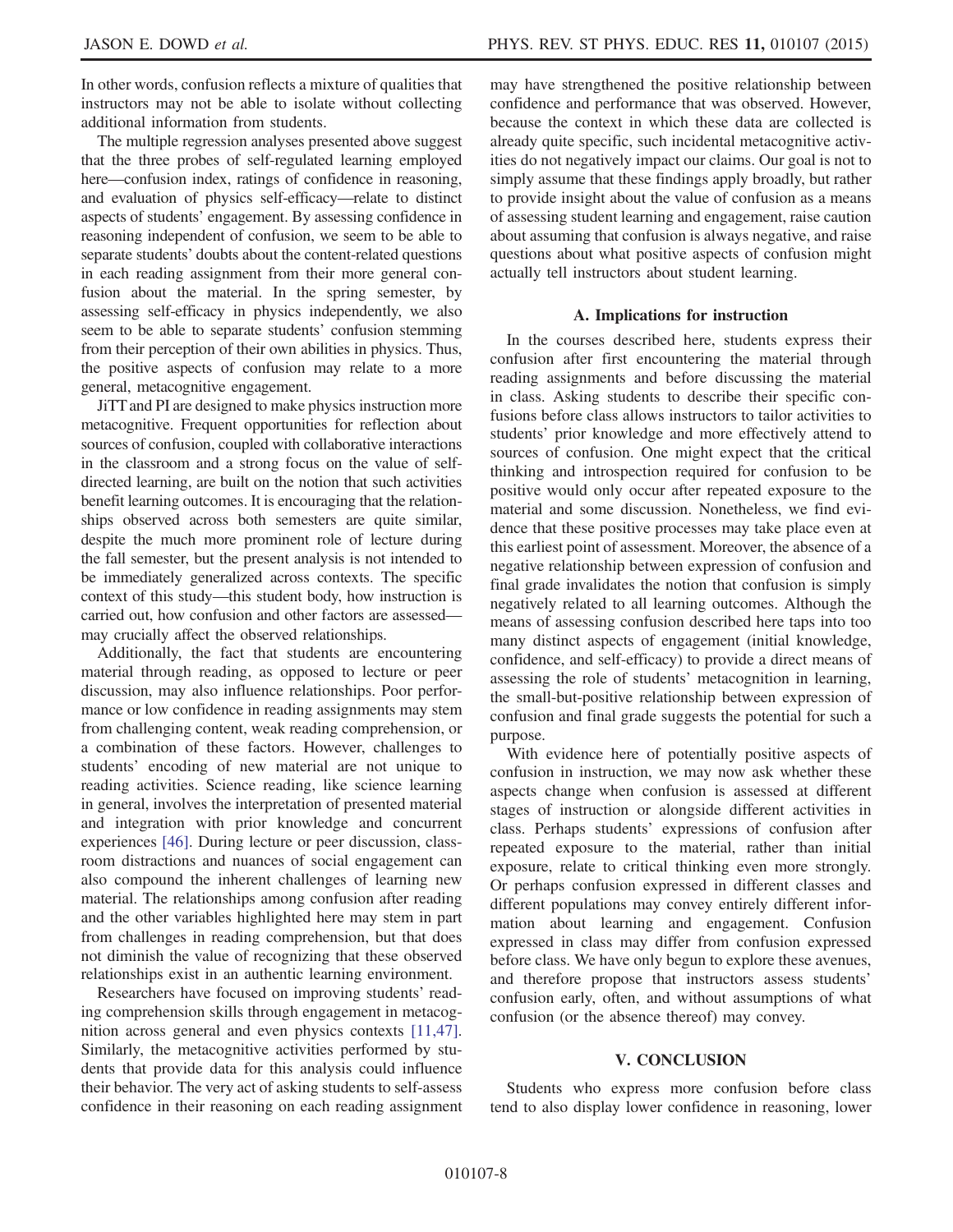self-efficacy, and, to a slight degree, weaker performance on reading exercises. However, when we control for all of these factors, students who express more confusion tend to also perform better overall, as measured by final grade. In other words, we are able to identify positive aspects of confusion, creating the possibility for genuine assessment of the positive impact of students' metacognition in achieving learning outcomes.

# ACKNOWLEDGMENTS

Several people contributed to the work described in this paper. J. D., I. A., and E. M. conceived of the basic idea for this work. J. D. designed and implemented the study. J. D. and I. A. analyzed the results. E. M. supervised the research and the development of the manuscript. J. D. wrote the first draft of the manuscript; all authors subsequently took part in the revision process and approved the final copy of the manuscript. Brian Lukoff provided feedback on the manuscript.

#### APPENDIX: FALL SEMESTER, EXERCISE 20

#### 1. Confusion topics

Forces in a fluid, buoyancy, fluid flow, surface effects, pressure and gravity, working with pressure, Bernoulli's law, viscosity, and surface tension.

## 2. Content-related questions

(Correct answers are indicated in bold font.)

Q1. You have two different balloons. You inflate both of them as much as you possibly can (until your lungs can't push any more air inside the balloons), and you find that one balloon is clearly much bigger than the other. You then connect the balloons to each end of a straw that you've clamped in the middle. Which way does the air flow once you remove the clamp?

(1) Air flows from the large balloon to the small one.

(2) Air flows from the small balloon to the large one.

(3) No air flows between the balloons.

(4) More information is needed to determine how the air flows.

Q2. There are two beakers, one filled with water and the other filled with vegetable oil. When you put a particular ball in the water, it just barely floats (as in, only a small fraction of the ball is above the surface of the water). When you put the same ball in the oil, it sinks to the bottom. What happens when you put the ball in the water, and then you pour the vegetable oil on top?

(1) The ball remains floating at the same exact height.

(2) The ball floats lower, just barely touching the oilwater interface.

(3) The ball floats higher, still partially within the water.

- (4) The ball sinks to the bottom of the water.
- (5) This cannot be determined from the given information.
- <span id="page-8-0"></span>[1] A. Lipson, The confused student in introductory science, [Coll. Teach.](http://dx.doi.org/10.1080/87567555.1992.10532223) 40, 91(1992).
- <span id="page-8-1"></span>[2] J. Piaget, The Equilibration of Cognitive Structures: The Central Problem of Intellectual Development (University of Chicago Press, Chicago, 1985).
- [3] G. J. Posner, K. A. Strike, P. W. Hewson, and W. A. Gertzog, Accommodation of a scientific conception: Toward a theory of conceptual change, Sci. Educ. 66[, 211 \(1982\)](http://dx.doi.org/10.1002/sce.3730660207).
- [4] A. Lipson, Learning: A momentary stay against confusion, Teach. Learn. 4, 2 (1990).
- [5] L. C. McDermott, Guest comment: How we teach and how students learn—a mismatch?, [Am. J. Phys.](http://dx.doi.org/10.1119/1.17258) 61, 295 (1993).
- [6] E. F. Redish, Teaching Physics with the Physics Suite CD (Wiley, Hoboken, NJ, 2003).
- <span id="page-8-2"></span>[7] J. H. Flavell, Metacognition and cognitive monitoring: A new area of cognitive-developmental inquiry, [Am. Psychol.](http://dx.doi.org/10.1037/0003-066X.34.10.906) 34[, 906 \(1979\).](http://dx.doi.org/10.1037/0003-066X.34.10.906)
- <span id="page-8-3"></span>[8] M. Ward, L. Gruppen, and G. Regehr, Measuring selfassessment: Current state of the art, [Adv. Health Sci. Educ.](http://dx.doi.org/10.1023/A:1014585522084) 7[, 63 \(2002\)](http://dx.doi.org/10.1023/A:1014585522084).
- <span id="page-8-4"></span>[9] H. T. Everson and S. Tobias, The ability to estimate knowledge and performance in college: A metacognitive analysis, Instr. Sci. 26[, 65 \(1998\)](http://dx.doi.org/10.1023/A:1003040130125).
- <span id="page-8-5"></span>[10] D. Rickey and A. M. Stacy, The role of metacognition in learning chemistry, [J. Chem. Educ.](http://dx.doi.org/10.1021/ed077p915) 77, 915 (2000).
- <span id="page-8-6"></span>[11] A. Koch, Training in metacognition and comprehension of physics texts, Sci. Educ. 85[, 758 \(2001\).](http://dx.doi.org/10.1002/sce.1037)
- <span id="page-8-7"></span>[12] F. J. Sinkavich, Performance and metamemory: Do students know what they don't know?, J. Instruct. Psych. 22, 77 (1995).
- <span id="page-8-8"></span>[13] J. Kruger and D. Dunning, Unskilled and unaware of it: How difficulties in recognizing one's own incompetence lead to inflated self-assessments, [J. Personality Social](http://dx.doi.org/10.1037/0022-3514.77.6.1121) Psychol. 77[, 1121 \(1999\)](http://dx.doi.org/10.1037/0022-3514.77.6.1121).
- <span id="page-8-9"></span>[14] A. Bandura, Self-efficacy: Toward a unifying theory of behavioral change, [Psychol. Rev.](http://dx.doi.org/10.1037/0033-295X.84.2.191) 84, 191 (1977).
- <span id="page-8-10"></span>[15] A. Bandura, The explanatory and predictive scope of selfefficacy theory, [J. Social Clinical Psychol.](http://dx.doi.org/10.1521/jscp.1986.4.3.359) 4, 359 (1986).
- <span id="page-8-11"></span>[16] E. L. Usher and F. Pajares, Sources of self-efficacy in school: Critical review of the literature and future directions, [Rev. Educ. Res.](http://dx.doi.org/10.3102/0034654308321456) 78, 751 (2008).
- <span id="page-8-12"></span>[17] R. W. Lent, S. D. Brown, and K. C. Larkin, Relation of self-efficacy expectations to academic achievement and persistence, [J. Counsel. Psychol.](http://dx.doi.org/10.1037/0022-0167.31.3.356) 31, 356 (1984).
- [18] D. A. Luzzo, P. Hasper, K. A. Albert, M. A. Bibby, and A. Martinelli, Effects of self-efficacy-enhancing interventions